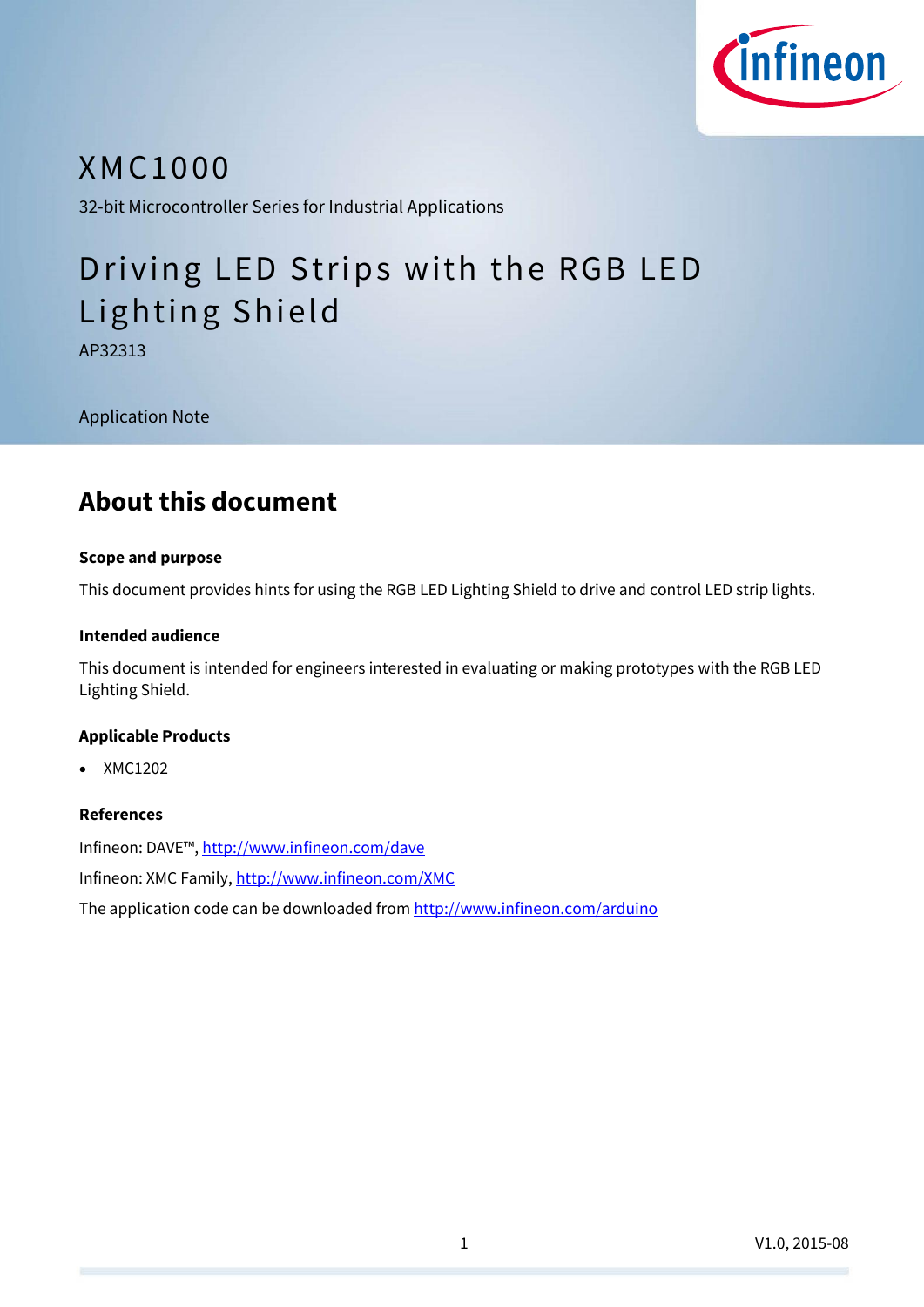

**Table of Contents**

## **Table of Contents**

| $1 \quad \blacksquare$  |  |
|-------------------------|--|
| $\mathbf{2}$            |  |
| $\overline{\mathbf{3}}$ |  |
| 4                       |  |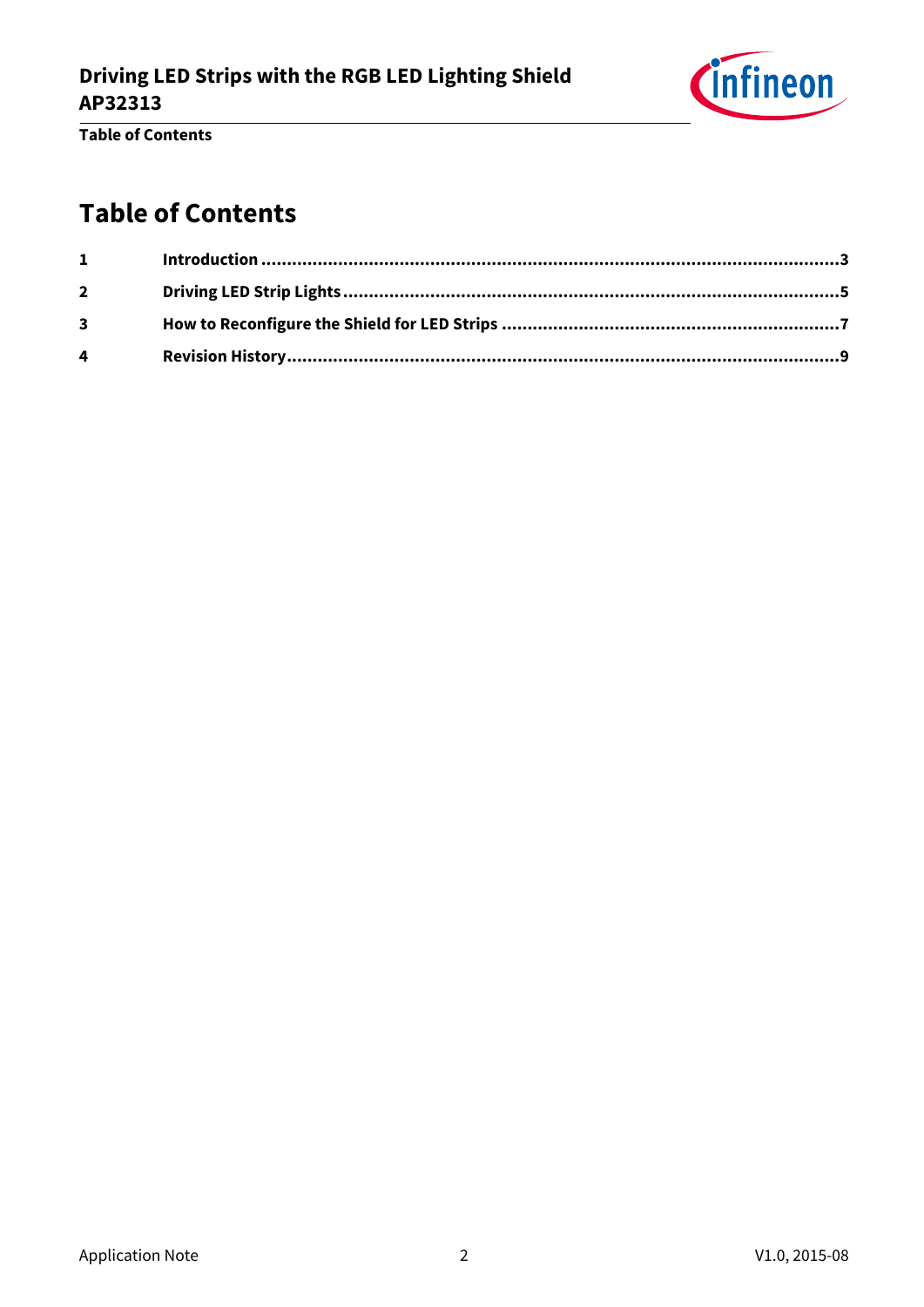

**Introduction**

## <span id="page-2-0"></span>**1 Introduction**

The RGB LED Lighting Shield is designed to drive up to 3 parallel LED strings with constant current. This constant current can be modulation-dimmed to control brightness and color.



**Figure 1 RGB LED Lighting Shield with LED strings connected (original b[y shabaz](http://www.element14.com/community/people/shabaz) from [here\)](http://www.element14.com/community/groups/arduino/blog/2014/12/17/rgb-led-shield-from-infineon--getting-started-guide)**

The RGB LED Lighting Shield contains 3 inverted buck converters with current feedback. Each buck converter can maintain constant current at its output. However, the output voltage depends on the connected LED string and cannot be controlled by the buck converter.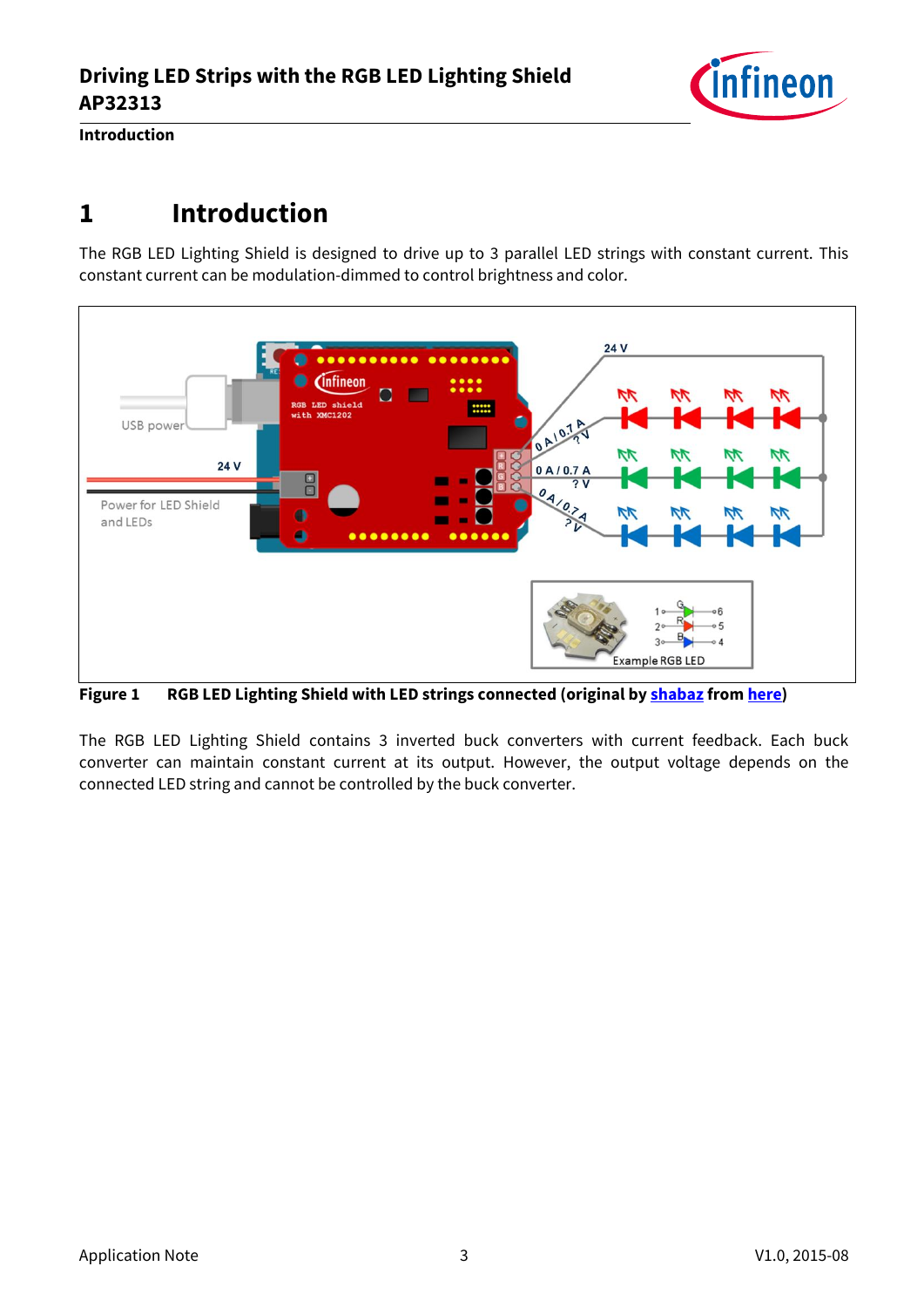### **Driving LED Strips with the RGB LED Lighting Shield AP32313**



**Introduction**



**Figure 2 Typical modulation dimmed output current**

LED strips are more than LED strings. LED strings behave like diodes and require constant current. LED strips contain current control circuitry and require constant voltage, typically 12V or 24V. They can be modulationdimmed by turning this voltage on-off. The current control circuitry is typically either a series resistor or a linear LED driver IC, such as **BCR421U**.



**Figure 3 RGB LED Lighting Shield with LED strips connected**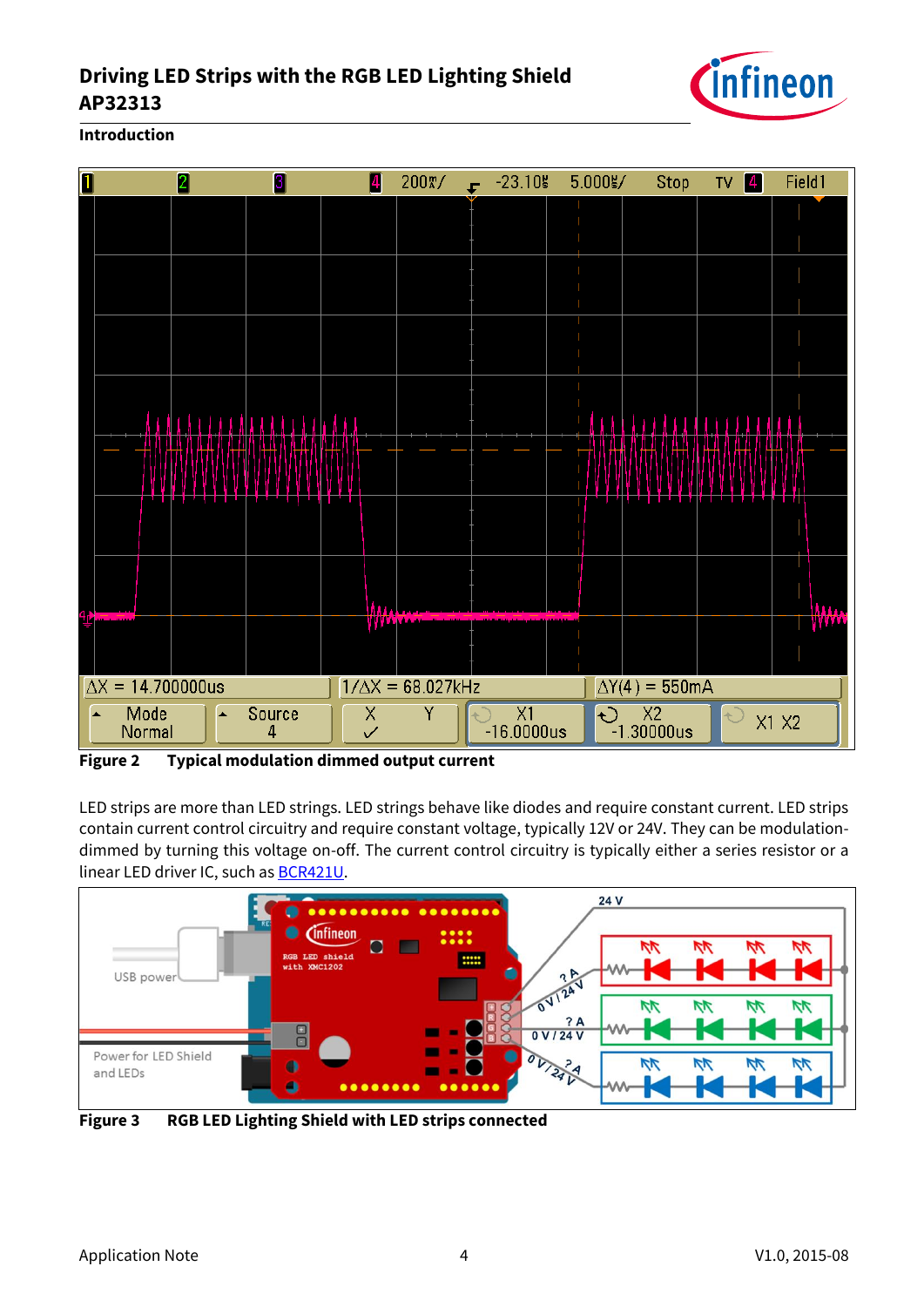

**Driving LED Strip Lights**

## <span id="page-4-0"></span>**2 Driving LED Strip Lights**

If the RGB LED Lighting Shield is used to drive LED strips that require constant voltage, its current control feature must be turned off. The input voltage to the shield has to be the same as what the strip requires, for example, 24V. The inductors and schottky diodes located on the shield are not used. The LED current is controlled by built-in logic in each LED strip.



**Figure 4 Typical modulation dimmed output current when LED strips are connected**

The shield does not have to perform current control which means the onboard XMC1202 microcontroller has resources available for fast overcurrent protection. For example, it can shut down an LED strip within 200ns if the LED current exceeds 900mA (or any other user-defined value). Color and dimming level control are unchanged. They are performed by pulse density modulated signals from the BCCU module in the microcontroller and can be controlled by the same Colour Intensity and Dimming commands over I<sup>2</sup>C.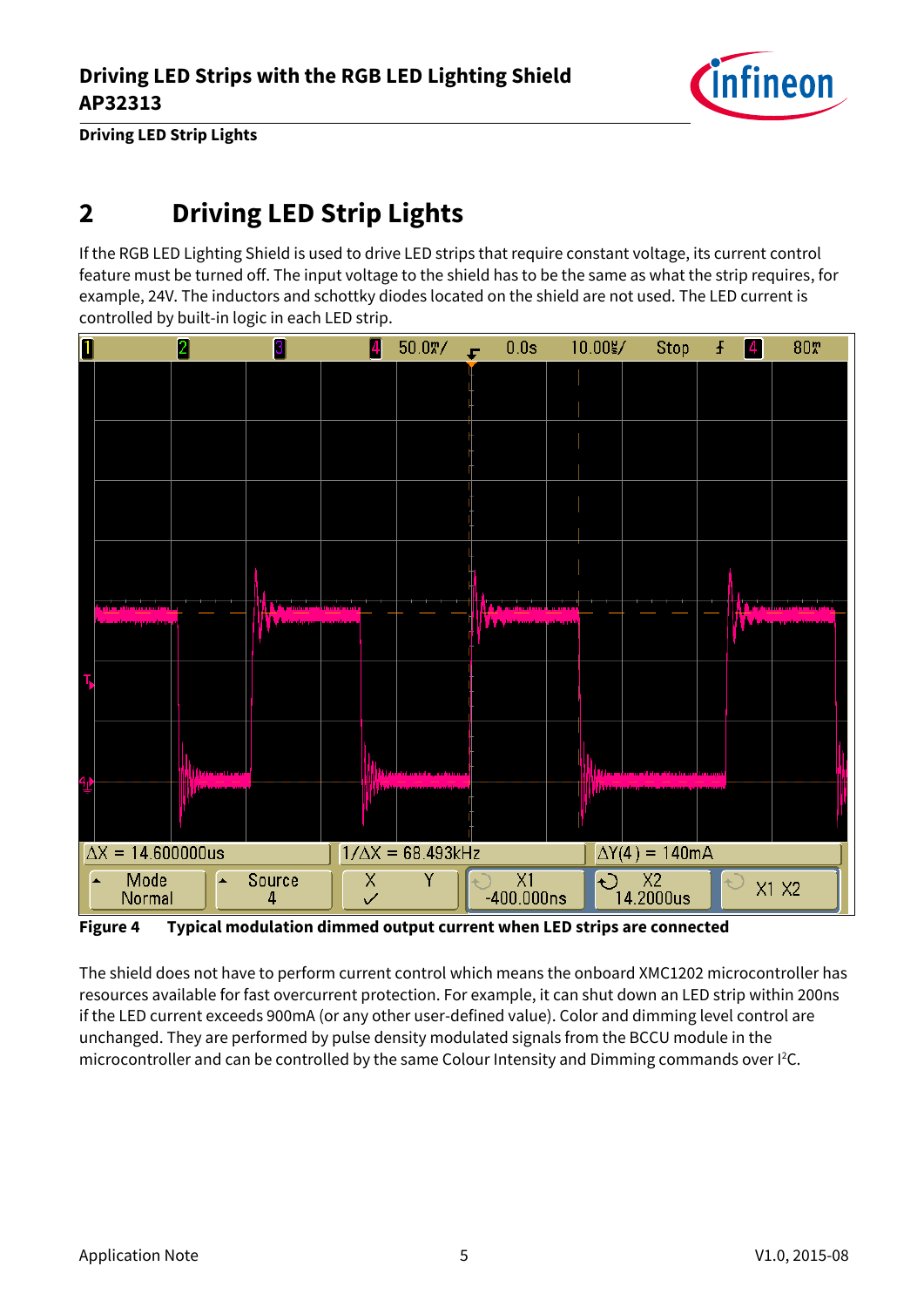### **Driving LED Strips with the RGB LED Lighting Shield AP32313**



**Driving LED Strip Lights**



**Figure 5 Modulation dimming and overcurrent protection**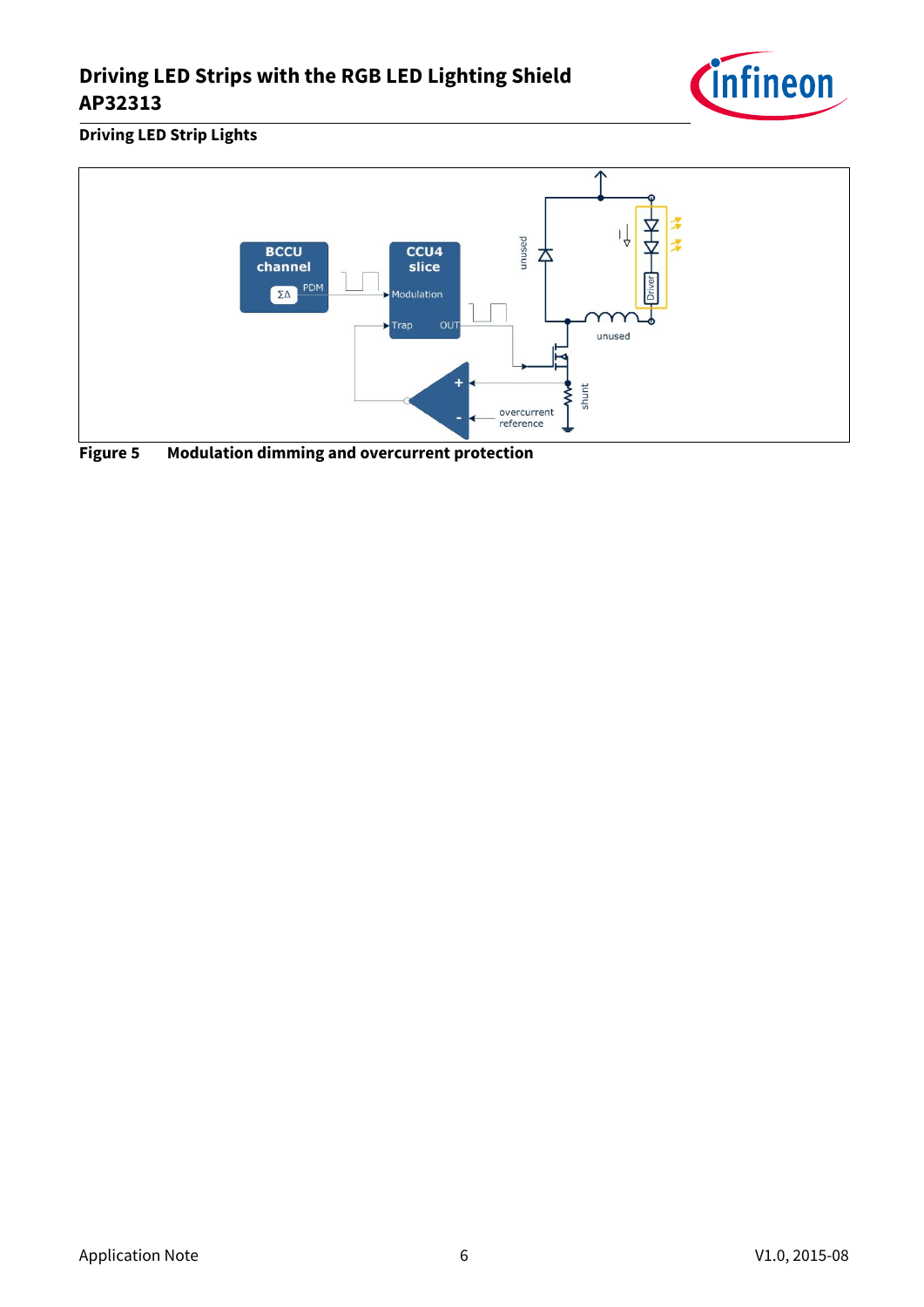

**How to Reconfigure the Shield for LED Strips**

## <span id="page-6-0"></span>**3 How to Reconfigure the Shield for LED Strips**

Registers in the XMC1202 microcontroller on board the RGB LED Lighting Shield can be accessed directly without the use of the pre-defined <sup>12</sup>C commands. This is described in detail in the "RGB LED Lighting Shield [with XMC1202 for Arduin](http://www.infineon.com/cms/en/product/evaluation-boards/KIT_LED_XMC1202_AS_01/evaluation-boards/KIT_LED_XMC1202_AS_01/productType.html?productType=5546d4624cb7f111014d046839d66d70&preview=true)o" board manual. Information on the XMC1202 registers can be found in the [XMC1200 Reference Manual.](http://www.infineon.com/cms/en/product/channel.html?channel=db3a30433c1a8752013c1aa35a6a0029&tab=2)

Reconfiguring the registers requires 4 steps:

### **1. Set current limit to the desired overcurrent level**

- a. The Peak Current Reference commands, such as CURRENT\_RED, are limited to about 781mA.
- b. I2CWRITE\_DIRECTACCESS command with DIRECTACCESS\_MOVE parameter is recommended.

### **2. Reprogram CCU4 inputs**

- a. When the LED current reaches the reference level it causes a TRAP event rather than a CLEAR event and the output channel is shut down to protect the circuitry.
- b. I2CWRITE\_DIRECTACCESS command with DIRECTACCESS\_MOVE parameter is recommended.

### **3. Increase the free running duty cycle to 100%**

- a. The MOSFET should be always on when modulation enables it. There is no need for switched-mode current control.
- b. I2CWRITE\_DIRECTACCESS command with DIRECTACCESS\_MOVE parameter is recommended.

### **4. Clear TRAP in all channels**

- a. This enables all channels.
- b. I2CWRITE\_DIRECTACCESS command with DIRECTACCESS\_MOVE parameter is recommended.

The following Arduino code snippet performs these 4 steps.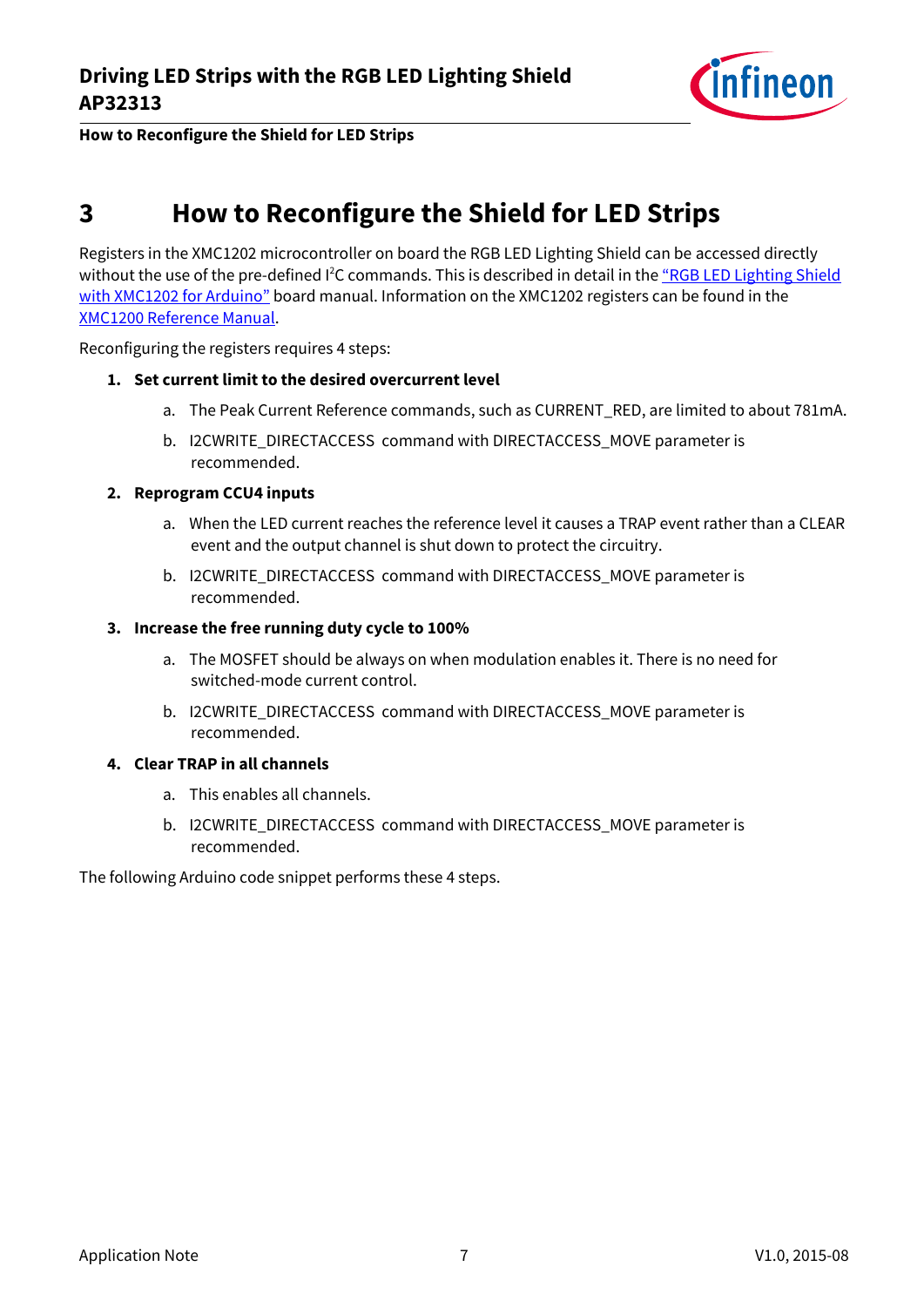

#### **How to Reconfigure the Shield for LED Strips**

// Reconfigure RGB LED Lighting Shield for constant voltage LED load (e.g. LED strip)

//--------------------------------------------------------------------------------------------------------------------

| // set current limit to 900mA --> if the current goes above, the channel will be shut down immediately (TRAP)      |                                  |
|--------------------------------------------------------------------------------------------------------------------|----------------------------------|
| I2CWRITE DIRECTACCESS (ADDRESS, DIRECTACCESS MOVE, 0x5003003C, 148); // BCCU0 INTS0 = 148; --> ~900mA              |                                  |
| I2CWRITE DIRECTACCESS (ADDRESS, DIRECTACCESS MOVE, 0x50030064, 148);                                               | // BCCU0 INTS2 = 148; --> ~900mA |
| I2CWRITE DIRECTACCESS (ADDRESS, DIRECTACCESS MOVE, 0x500300B4, 148);                                               | $\frac{1}{8}$ RCCUO INTS6 = 148; |
| <b>I2CWRITE DIRECTACCESS (ADDRESS, DIRECTACCESS MOVE, 0x50030018, 0x00000045);</b> // BCCU0 CHSTRCON = 0x00000045; |                                  |

// reprogram CCU4 inputs (no more peak-current control, overcurrent protection instead: TRAP)

| <b>I2CWRITE DIRECTACCESS (ADDRESS, DIRECTACCESS MOVE, 0x48040200, 0x00100100);</b> // CCU40 CC41INS = 0x00100100;    |  |  |  |  |
|----------------------------------------------------------------------------------------------------------------------|--|--|--|--|
| I2CWRITE DIRECTACCESS (ADDRESS, DIRECTACCESS MOVE, $0x48040300$ , $0x00100100$ ); // CCU40 CC42INS = $0x00100100$ ;  |  |  |  |  |
| <b>I2CWRITE DIRECTACCESS (ADDRESS, DIRECTACCESS MOVE, 0x48040400, 0x00100100);</b> // CCU40 CC43INS = 0x00100100;    |  |  |  |  |
| I2CWRITE DIRECTACCESS (ADDRESS, DIRECTACCESS MOVE, $0x48040204$ , $0x00020000$ ); // CCU40 CC41CMC = $0x00020000$ ;  |  |  |  |  |
| I2CWRITE DIRECTACCESS (ADDRESS, DIRECTACCESS MOVE, 0x48040304, 0x00020000); // CCU40 CC42CMC = $0 \times 00020000$ ; |  |  |  |  |
| I2CWRITE DIRECTACCESS (ADDRESS, DIRECTACCESS MOVE, $0x48040404$ , $0x00020000$ ); // CCU40 CC43CMC = $0x00020000$ ;  |  |  |  |  |
| <b>I2CWRITE DIRECTACCESS (ADDRESS, DIRECTACCESS MOVE, 0x48040214, 0x03420100);</b> // CCU40 CC41TC = 0x03420100;     |  |  |  |  |
| <b>I2CWRITE DIRECTACCESS (ADDRESS, DIRECTACCESS MOVE, 0x48040314, 0x03420100):</b> // CCU40 CC42TC = 0x03420100:     |  |  |  |  |
| <b>I2CWRITE DIRECTACCESS (ADDRESS, DIRECTACCESS MOVE, 0x48040414, 0x03420100);</b> // CCU40 CC43TC = 0x03420100;     |  |  |  |  |

#### // 100% duty cycle (no off-time needs to be generated anymore)

| <b>I2CWRITE DIRECTACCESS (ADDRESS, DIRECTACCESS MOVE, 0x4804023C, 0x00000000);</b> // CCU40 CC41CRS = 0;                 |  |  |  |  |  |
|--------------------------------------------------------------------------------------------------------------------------|--|--|--|--|--|
| <b>I2CWRITE DIRECTACCESS (ADDRESS, DIRECTACCESS MOVE, 0x4804033C, 0x00000000);</b> // CCU40 CC42CRS = 0;                 |  |  |  |  |  |
| <b>I2CWRITE DIRECTACCESS (ADDRESS, DIRECTACCESS MOVE, 0x4804043C, 0x00000000);</b> // CCU40 CC43CRS = 0;                 |  |  |  |  |  |
| <b>I2CWRITE DIRECTACCESS (ADDRESS, DIRECTACCESS MOVE, 0x48040010, 0x00001110);</b> // CCU40 GCSS = $0 \times 00001110$ ; |  |  |  |  |  |

#### // clear TRAP in all channels (in case it accidentally occurred while rewiring)

|                            |  |  | <b>I2CWRITE DIRECTACCESS (ADDRESS, DIRECTACCESS MOVE, 0x480402B0, 0x00000C00);</b> // CCU40 CC41SWR = 0x00000C00;  |
|----------------------------|--|--|--------------------------------------------------------------------------------------------------------------------|
|                            |  |  | <b>I2CWRITE DIRECTACCESS (ADDRESS, DIRECTACCESS MOVE, 0x480403B0, 0x00000C00):</b> // CCU40 CC42SWR = 0x00000C00;  |
|                            |  |  | <b>I2CWRITE DIRECTACCESS (ADDRESS, DIRECTACCESS MOVE, 0x480404B0, 0x00000C00)</b> ; // CCU40 CC43SWR = 0x00000C00; |
| -------------------------- |  |  |                                                                                                                    |

An example project is available at the ["RGB LED Lighting Shield with XMC1202 for Arduino"](http://www.infineon.com/cms/en/product/evaluation-boards/KIT_LED_XMC1202_AS_01/evaluation-boards/KIT_LED_XMC1202_AS_01/productType.html?productType=5546d4624cb7f111014d046839d66d70&preview=true) website.



**Figure 6 RGB LED Lighting Shield with LED Linear VarioLED Flex VENUS RGB**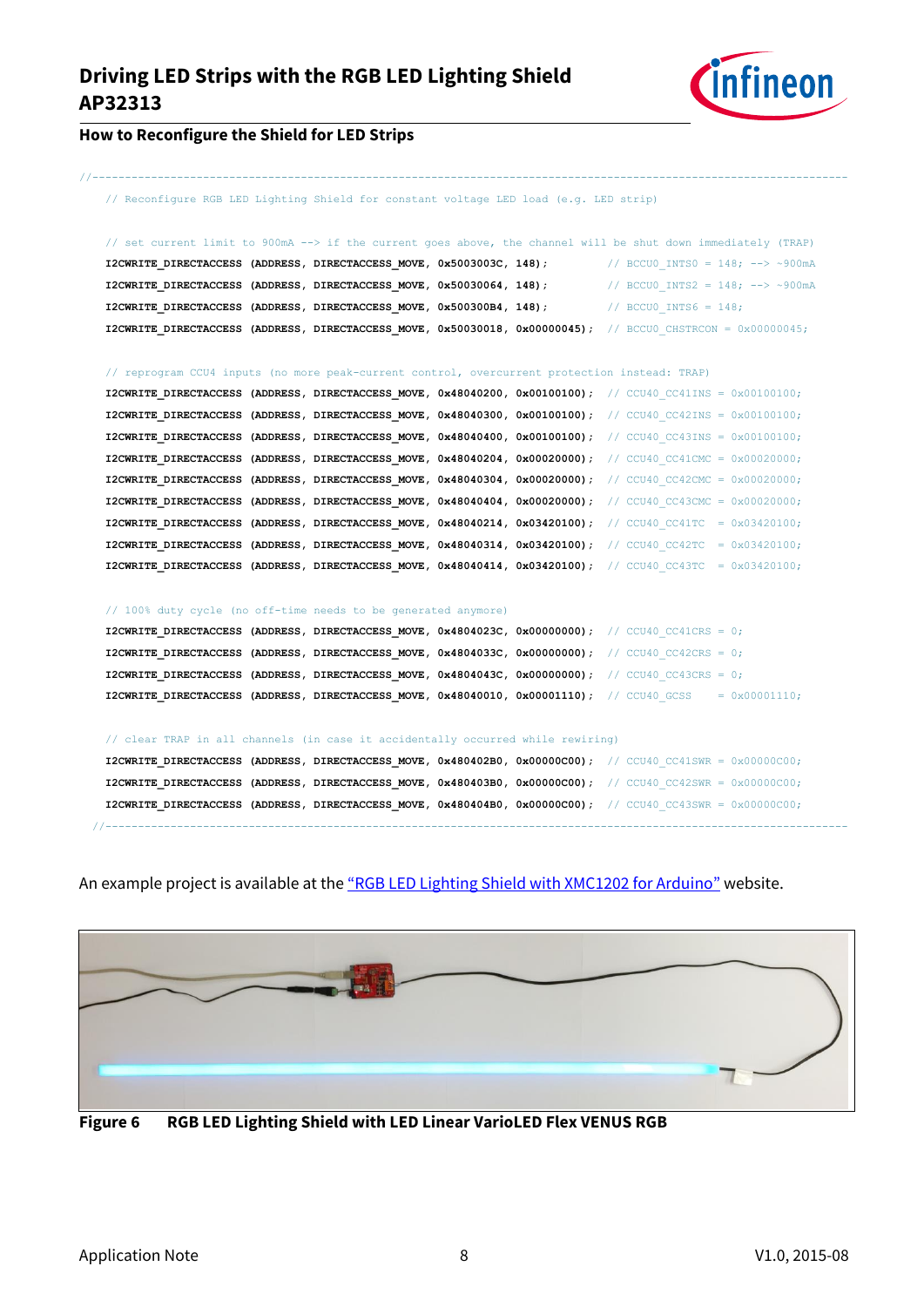

**Revision History**

## <span id="page-8-0"></span>**4 Revision History**

**Current Version is V1.0, 2015-08**

|                 | Page or Reference   Description of change |
|-----------------|-------------------------------------------|
| $V1.0, 2015-08$ |                                           |
|                 | Initial Version                           |